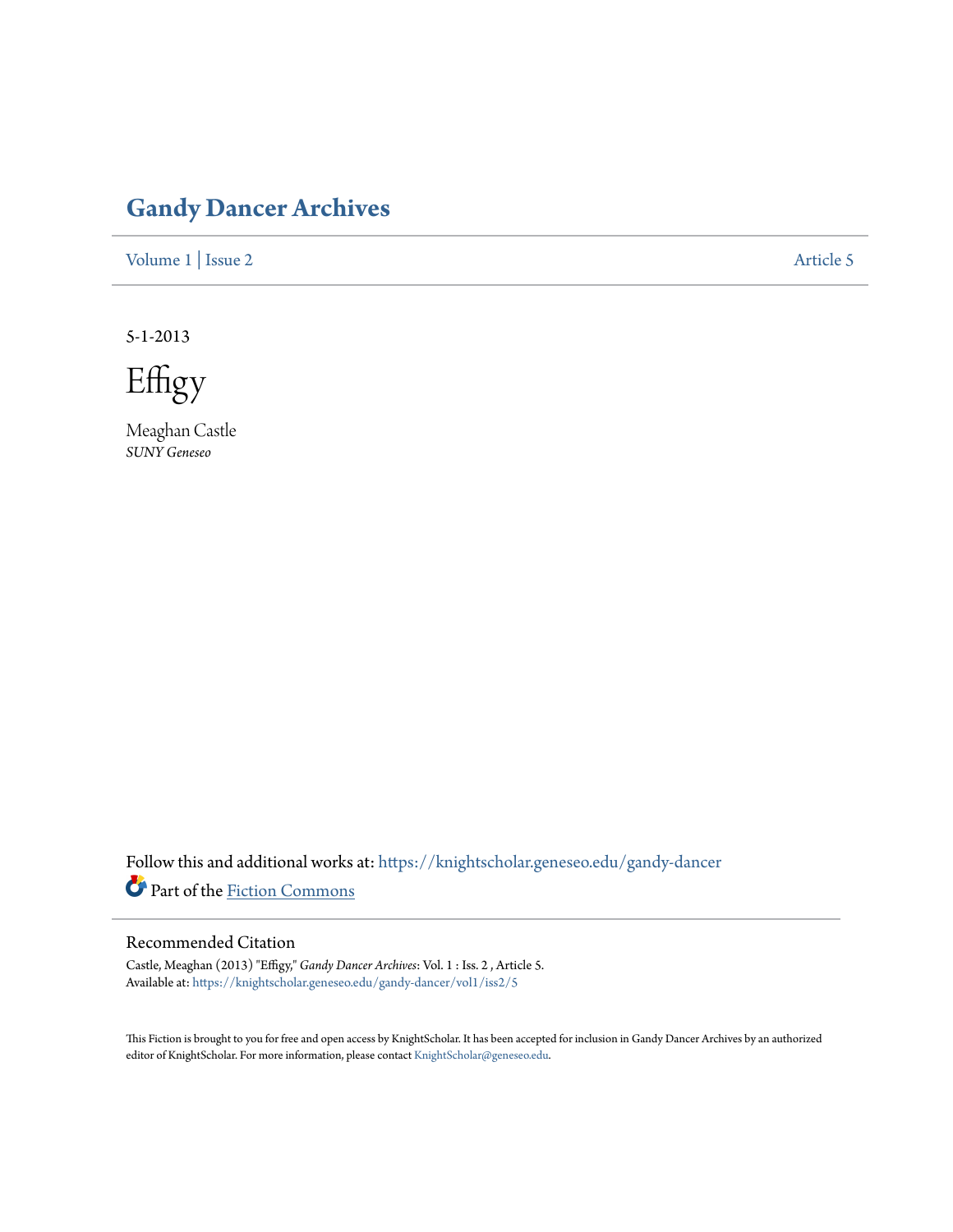#### MEAGHAN CASTLE

# **Effigy**

He was eight, full cheeks brimming with youth and a toothy grin that refused to be contained behind thin lips. He was not quite plump enough to be taunted by his peers, and not yet old enough to be endearingly rotund. Henry Orsen blended into the world that seemed eager to forget him. He didn't care. From his place in the back of the classroom, side of the hall, or behind a book, he could see her, and that was all he thought about. She was the most adorable girl that he had ever seen–his first boyhood crush. She had skin the color of fresh milk and her hair seemed to devour any light that touched it. She was quiet, but brilliant with a colored pencil–though the combination never seemed to garner her any friends. Henry didn't care. She was going to be *his* girl, and she didn't even know it yet. But when he approached her, the occasions as fruitless as they were many, she would wish him away, indifferent to his persistence and adoration.

He would march up to her at the beginning of each day and proclaim, "I like your name. Violet is such a pleasant color," turning the very shade of which he spoke.

And she would say, "It's Violet the *flower*, not the *color*, stupid!" Turning her nose as far up as she could manage while still scouring him with her eyes, she would storm away so violently that from inside a classroom, one might have thought her to be an elephant parading through the foyer. But Henry didn't care. He was ensnared by her briny charm, tangled by her bitter tongue like a lame rabbit caught in a rusty fence.

They successfully avoided each other as they climbed upward through elementary and middle school. Occasionally, they had classes together in those years, though neither used that as an opportunity to build their friendship. He appreciated her from afar, enjoying her consistent effort and intelligence, while never really letting her surpass him. He was always the brightest in the class,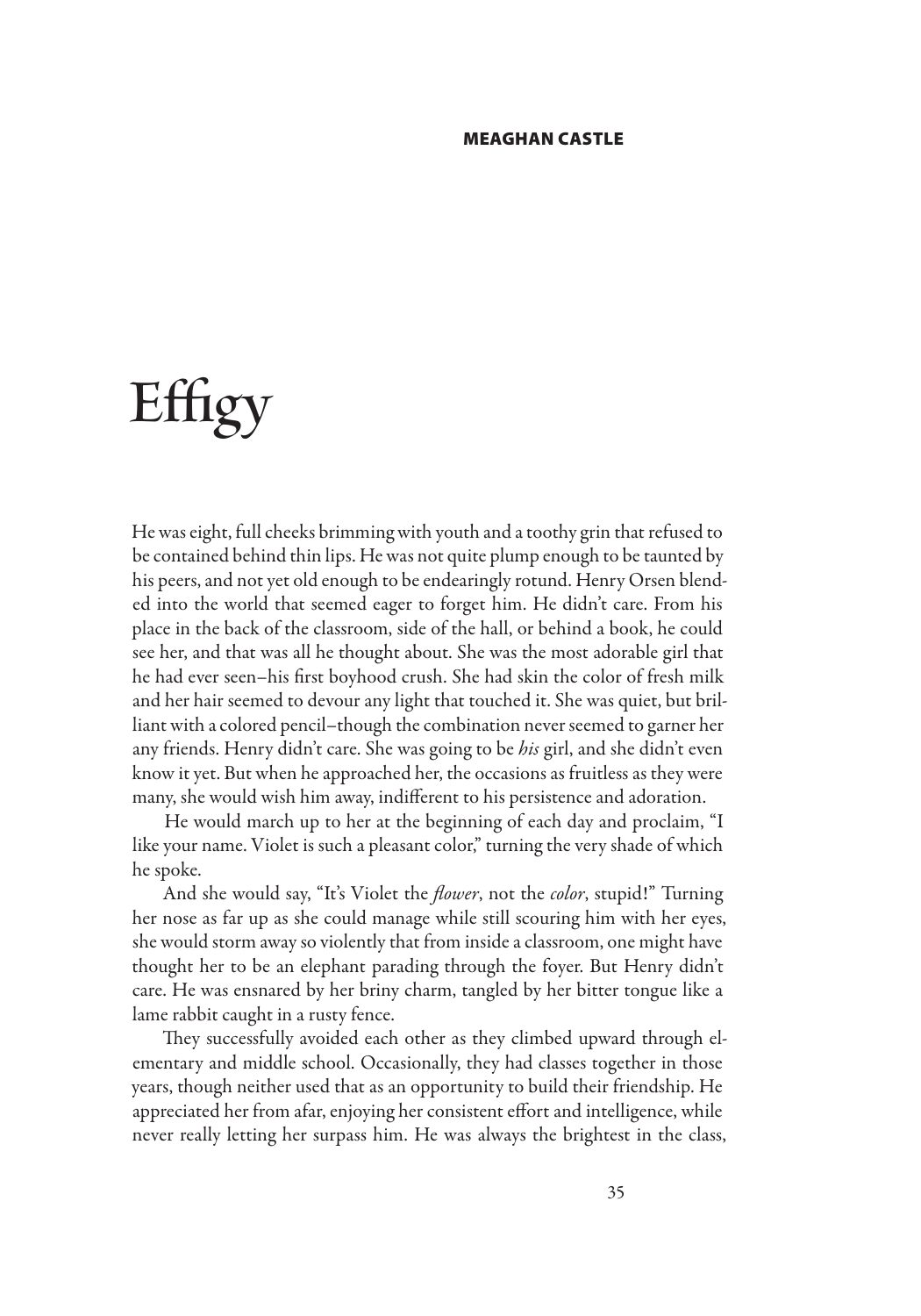and she, a close second–this hierarchy a constant source of unvoiced conflict between them. In November when they were twelve, Violet beat him on a geography exam. Though it was a subject at which he was admittedly 'inadequate,' he couldn't help but boil in frustration as Violet steeped him in a scalding pot of gloat.

"Henry, what did *you* get on the test? Because I think I beat you!" Violet chirped as she flapped her exam in his face, taunting him. She was finally victorious over her rival, and she relished the opportunity to break her silence towards him to let him know it.

"Mrs. Porter wrote 'Excellent work!' on the top of my paper. What did she write on *yours*? I bet she didn't even write anything!"

Cheeks burning with shame, Henry looked down to the twisted lump of paper in his fist. The bright red '93%' that stood alone on an otherwise unmarked first page peeked out from the crumpled mess, snickering in his face. *A-. You weren't good enough, Henry. She was the best. You failed.* No matter how harshly his parents had scolded him in the past for any grade less than an A, he was always his own harshest critic. Violet buzzed around him like a pesky mosquito feeding on his humiliation; he couldn't take it anymore. Seizing the test from her lofted hand, Henry threw it to the floor.

"It's just one test, Violet! It doesn't matter," he spat. "You'll never be as smart as me! You just got lucky this time. You're just a dumb girl!" Henry shook with rage, startled yet excited by his outburst.

"You are NOT! I am just as smart as you!" Violet cried. "You don't even have any friends. You're just an ugly loser. I'm glad I never talk to you! I will never be your friend!" said Violet, eyes brimming with tears.

Still shaking from the encounter, Henry unclenched his fist that had turned his exam into a bleeding pulp of the fifty states, letting it fall to the floor. By the time it hit the ground, he was already to his locker grabbing his books for his next class. He had a mathematics quiz the following day, and a 93% would be unacceptable.

After that, things were different. Violet no longer allowed any communication between them, even though Henry was desperate to apologize, to prove to her that he was sorry, that he *needed* her attention. But this was to no avail. She remained aloof for the next four years, and Henry let his mind fill the silence that had become commonplace between them. He could recall countless conversations they had, though they were only just fabrications of his vivid imagination. On an unusually warm December day during junior year in their small private high school, Henry collided with Violet in the secondary students hallway as he exited his Advanced Placement Biology class. His textbooks scattered and her pastels, charcoal, and pad flew across the tiled floor, washing it in variegated streaks. He had noticed her sitting on the sports fields many times earlier in fall during free period sketching away on her manila tablet. He had watched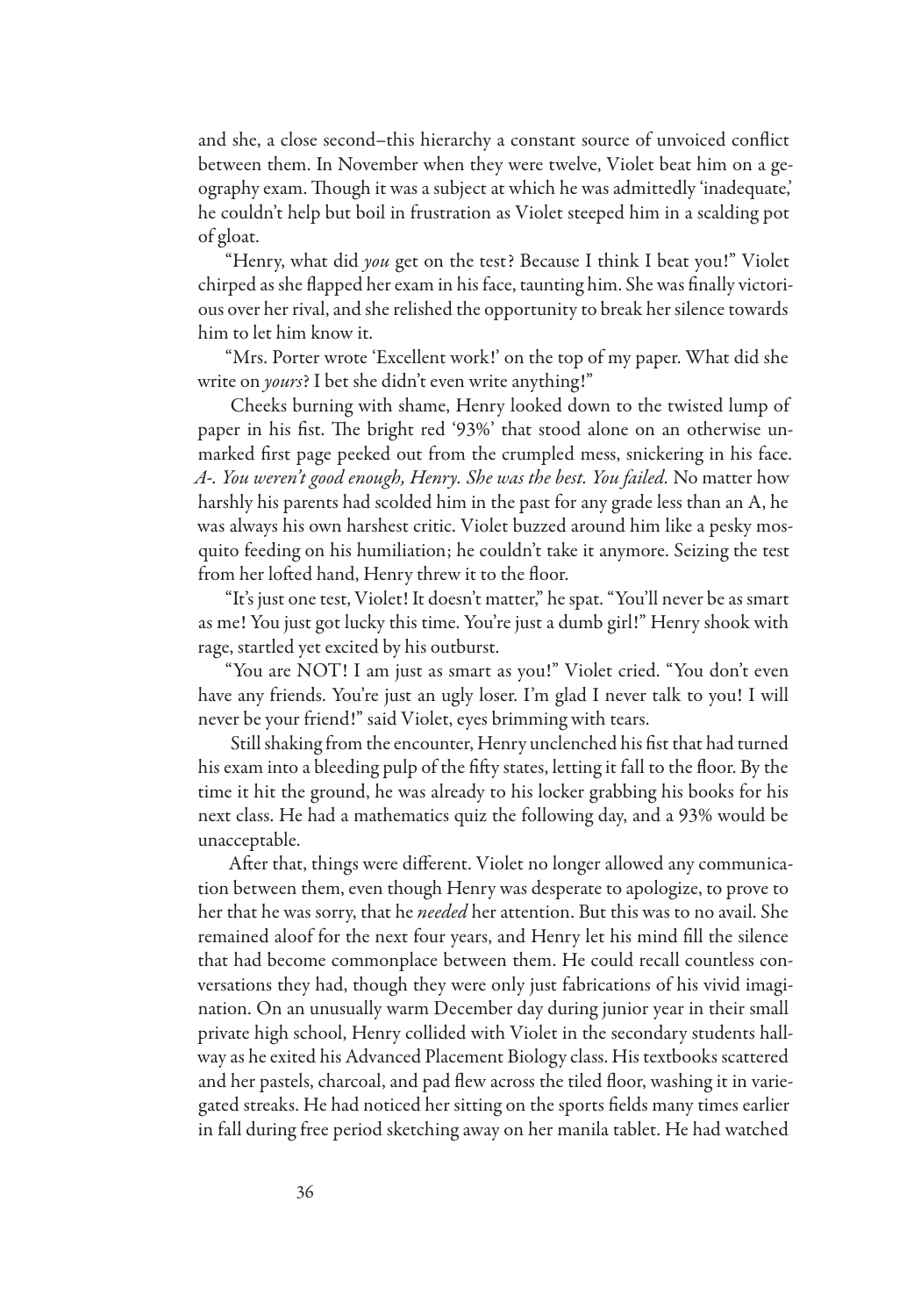her through the window of the library–moments that he filed and stored for safe-keeping in his mind–transfixed by the angularity of her perfect jaw, mesmerized by the way the light splayed effortlessly across her collarbone.

"I am so sorry, I wasn't paying attention," Henry blurted as he dropped to his knees attempting to collect Violet's things. Knees covered with chalk, he stood to hand back to her, in one mangled pile, the tools of the craft she had become so fond of.

"It's alright. Thank you, though," she said, as she smiled politely, carefully placing the pastels back into the respective places in their case. Fingers covered with reds and blues and greens, Violet hiked her bag further onto her shoulder, smearing the colors across her alabaster chest.

"Yeah, uhh, sure," Henry managed to reply, far too distracted by the chalky bruise that was splayed across Violet's sternum. He longed to reach out and touch her, to press and ply the color from her skin, to create lines of his own on her pallid dermis. He looked up at her, his heart beating so loud it resounded in his ears. The disgusted look on her face jarred him from his daydream, slamming him back into the brown leather loafers that stood before Violet.

"Pig," she spat, before Henry had a chance to apologize for his apparent indiscretion.

"I'm so sorry! I wasn't… I didn't…." Henry called out, but it was too late. Violet had already departed down the hallway. Crushed, he receded to the wall of lockers to his right, barely able to contain his distress. But as she stormed away, he noticed the way her figure swayed with her steps, and he pictured her vertebral column wavering with the swing of her hips, each link moving in perfect rhythm with the one above and below it. And suddenly, he wasn't so upset anymore.

When he was seventeen, he dreamt of her in the most delicate and lovely dreams. Once, he was sitting on a cool metal table, his fingers creeping up her knobby, perfect spine. And in this dream, he let his fingers press into her skin ever so firmly, the padded tips of his digits creating puddles of creamy flesh that he wished he could burrow into. His rough hands, calloused from the whittling he took up–a hobby to keep company with his thoughts–marauded over her ribs, passing each of them with a dull *thwump* he just *knew* she could feel. He found euphoria in the gooseflesh he raised with his touch. Then, he became hungry for her, the smooth of her lower back twisting his desire, his fists gnarled in an attempt to resist the yearning to lay her flat and do what he needed to. And then he woke.

When she walked passed him in the tapioca hallway of their school the next day, it was not her scent that enticed him, though it winged to his nostrils a hint of honeysuckle and vanilla; no, it was her pulse that seemed to croon to him from her chest, from her neck. He had desperately longed for her beauty before, but now, something more menacing called to him from the smallest part of his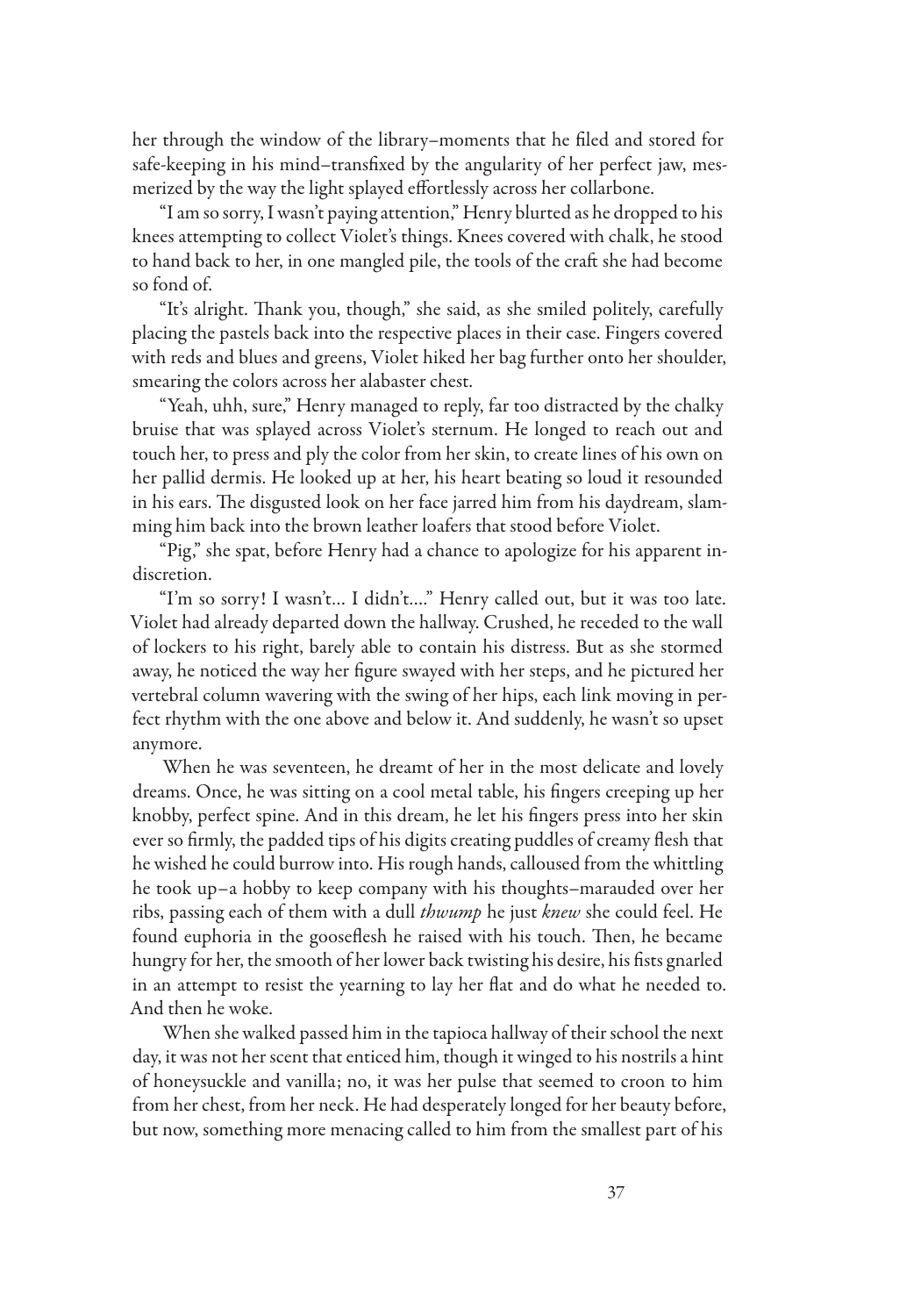brain that he never knew existed. Bursting from the veins that pounded just under her skin, he could hear her crying to him, "You want *me*, you want *me*, you want *me*," louder and louder until it became the mantra for his every footfall.

On his way home that day, a tabby cat darted out in front of him. Violet's cries and accusations had finally crawled into his brain, and it was all he could do to keep walking. Inadvertently, he crushed the cat's paw as it tried to weave between his feet across the sidewalk. Startled, but more excited than he should have been, Henry took the cat back to the basement of the four-story brownstone home that he and his family lived in during the school year. Curious, he began to poke and prod, until he could bear his yearnings no longer. The gentle click and heavy slam of the front door upstairs hours later dragged him from his reverie, his laundered clothes blushing red. Hurriedly, he hid the corpse in a storage chest in the far corner of the basement, emptying his clothes in as well before shutting it. Henry was sure no one would ever find them. Maureen, the maid, was the only other person beside himself who had gone down to the basement in years, as the washer and drier were housed there. It didn't seem to him as though his parents would suddenly begin doing their own laundry any time soon.

When he walked upstairs, shirtless and exhausted, his mother had already begun her nightly ritual of chasing glasses of gin with episodes of her favorite soap opera, oblivious to the patter of another set of feet on the hardwood floor. His father was still at work. Henry walked slowly into the living room where his mother resided, reclined on the handsome yet stiff chaise lounge, still in her work clothes. She stared up at him, eyes glazed with the thick syrup of intoxication, and smiled gently.

"Hello, dear," she said as she put her hands on his cheeks which had lost most of their fat. She kissed his forehead.

"You are so handsome, you know that? Thinning out, just like the doctors said you would," she cooed as she brought her fingers down to pinch and wiggle his chin.

"But why on earth are you walking around the house without a shirt on? It's the middle of winter and Maureen is still here. Go make yourself decent," she said, attention waning as her show returned from a commercial break.

"Yes, Mother," Henry replied, and walked upstairs to his room. She hadn't even noticed the blood on his hands. He sat down at his desk in the dark and switched the lamp on. From the top drawer he took out his utility knife and continued to carve the large column of wood that lay on the desk before him. Carefully whittling each curve and knot, he carved the configuration of Violet's vertebrae, biding his time until the day that he would be able to see them for himself.

When they were eighteen, they graduated. He knew every curve of her thin frame like he had drawn them himself; she could recall only his name and the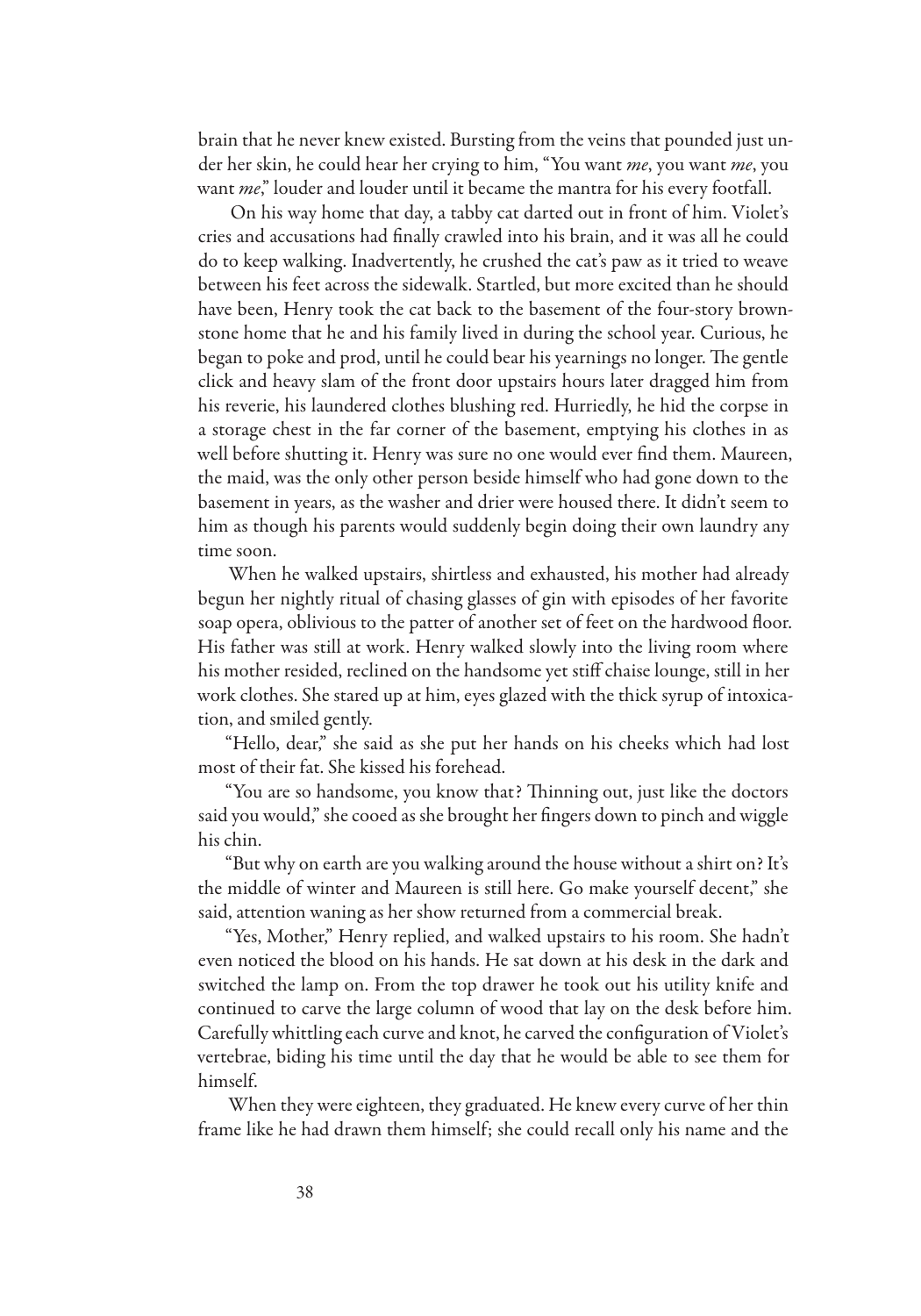slight memory of a petulant argument that seemed to have happened in another lifetime. Henry had heard she wasn't heading to college as he was–her passion for art outweighing her academic prowess. While he packed the car his parents had given him full of only the necessities, he thought of her. And while he drove from his home in Boston, Massachusetts to his new one on the Johns Hopkins University campus in Maryland, he wondered when he would be able to see her again, even if it was just to watch her breathe.

When he was twenty-one and finished with his undergraduate degree a year early, he returned to his hometown to an empty house; his parents had decided to go to the summerhouse three weeks earlier than expected, and they had taken Maureen with them. After unpacking his things, he walked back outside onto the sidewalk, preparing to take a stroll in the strangely brisk May weather. Before reaching the end of the block, though, a familiar face caught his eye–a flyer, bearing his hand-drawn likeness, was taped to the street light three houses down. Violet, the girl who had not left his obsessive attention for three years, was having an art showing in the gallery on Fifth Street in two days, and he appeared to be the subject of her focus. He had fantasized about her everyday without fail, carved her figure into wood and desks, sketched her onto the margins of his textbooks–the preserved pink skin of pigs during dissection even reminded him of the way Violet's skin had glistened when she walked by a sunlit window in school. He had to go. That night he dreamt of her again.

The day of the event arrived, and Henry woke up refreshed in his childhood bed. He looked in the mirror, shuffling his 'business-chic' dirt brown hair out of his piercing grass-green eyes, and parting it ever so precisely to the right, framing his handsome face impeccably. A strong jaw and childhood dental work had left him with an enchanting smile that even the most independent of women fell captive to. Chubby in his youth, Henry had grown into a perfect male specimen–just shy of six feet tall with an athletic build and a voice that echoed refinement. The weight that had clung to his body awkwardly in his teenage years was all but disappeared. He had been the subject of much affection throughout college, though he never reciprocated it.

That morning, he could barely feel the frozen cold of the marble on his bathroom floor as he brushed his teeth twice and dressed, and when he forgot his tailored jacket in his room on that blustery morning, he didn't even notice the remnants of wintry air biting at his skin through his button-up shirt. He made his way down the streets that stacked like a ladder to his destination. Finally, he stood outside the starkly decorated gallery, peering in through the clear glass. Before him, just through the window, walked a girl with clay-black hair and a faultless figure. Though she had grown slightly taller and had filled out in places that made Henry twinge in ways he tried to ignore, she was the still same Violet to him that she had been at eighteen. She made her way to each of her four guests, welcoming them and thanking them for attending. His frame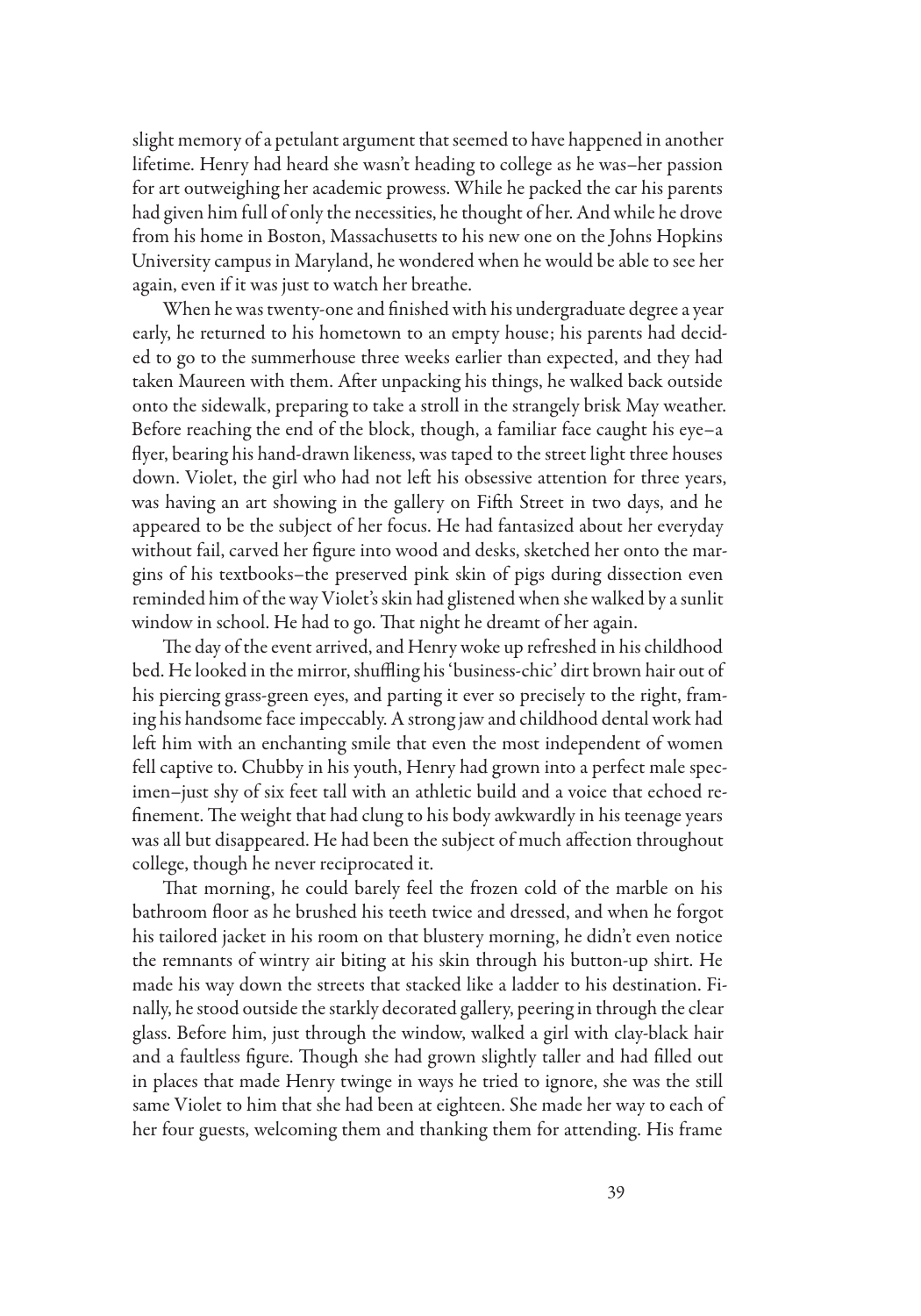silhouetted by the leaching sun behind him, Henry stared at her unabashedly.

"*Violet*," he breathed. Cautiously, he walked into the gallery–her promise to him in childhood still seared into his brain. But his likeness, reflected on the walls around him, gave him confidence. She *remembered* him. She had recreated him with her hands, had formed him so close to her. Her breath on his face, his neck, as she leaned in to draw his eyes, his lips, his…

"Hey, I'm Violet. How are you liking things?" said a voice behind him before he had a chance to get lost in his musings. Henry turned around to face her, unsure whether or not to smile or cower. She sucked in a deep and quick breath.

"*Oh, shit*. Oh my god! Henry, right?" Her eyes wide enough Henry could have sworn he'd seen the back of her skull, Violet stared at him, mouth agape, awestruck.

"Yeah, that's right. I saw the flier of, well, my face, and that it was you who had drawn it, so I thought that warranted a visit. I'm sorry if I alarmed you."

"Oh, no, no! I was just surprised, that's all. It's funny, I don't remember ever really talking to you when we were in school together, but your face, well… Look around. I guess you could say I do," Violet said, almost as a laugh, as she let her hand guide his gaze around the gallery to different representations of him. Henry, still unsure of how to respond, let her continue.

"I'm sorry if this is weird for you. I can imagine this is weird. You showed up in a random dream of mine about a year ago, and there was this really cool bluish light around your head... you had a horse body, but that's beside the point," she said, suddenly preoccupied, as she traversed the gallery floor in a few short steps.

"Uhhhh, here! This one! This was the first." She pointed to a picture of Henry swaddled in a blanket of blueberry hues. "And then after that, I just kind of started doing a series. You have a good face for drawing. Lots of lines and all that. It's a little different now that I see you in person; you've changed a lot since I last saw you. So… yeah. Whaddya think?"

"Is it vain to say that they're beautiful?" Henry said, looking to each of the drawings in turn.

"I don't know," Violet said, laughing. "That's a good point. Thank you, though. I was going to contact you after I found out I was going to have a showing, just in case something like this happened, but I couldn't remember your last name."

"It's not a problem at all," Henry replied. After a short pause "Listen, I know this is a bit forward, but could I take you out tonight, for dinner?"

Henry was there to meet Violet at seven p.m. exactly, right as the gallery closed. They made their way to the center of the city, the best bars and restaurants all clustered in and around Quincy Market. The open square greeted them with the powder-grey haze of dusk. Out of breath from the uncharacteristic May cold that seemed to steal each gasp from their lungs, they stood staring at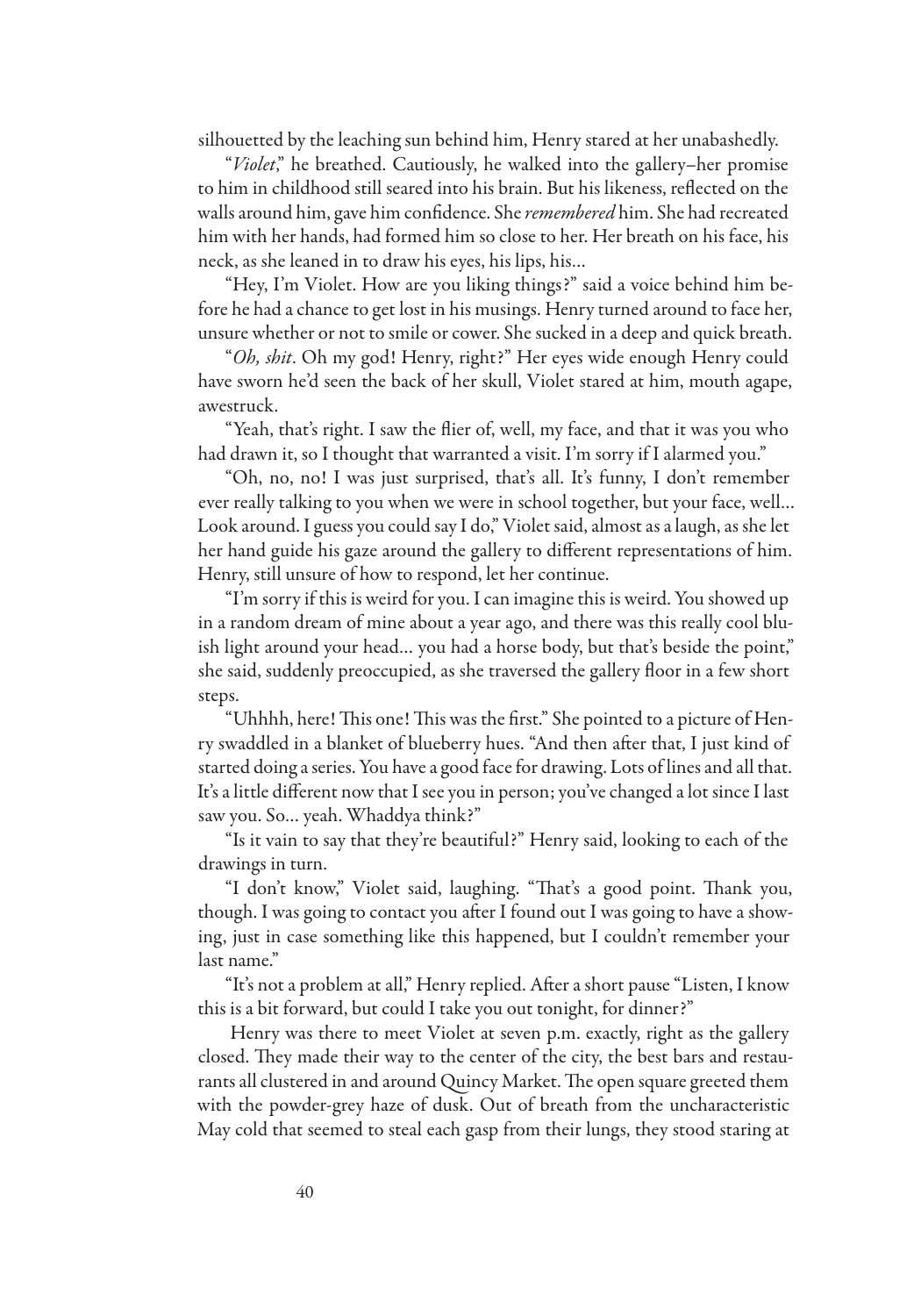one another, the rubber soles of their shoes glued together with the thickness of the air between them. They found themselves with nothing to say–as if the minute distance between them could do all of the talking for them. Henry fidgeted with his collar, making sure the furthest tips were buttoned to the rest of the shirt. He hated it when they'd come undone. He met Violet's gaze once again.

"I've spent a little too much time alone to know what words to say in a moment that seems to require none," he said, finally. She blushed, exhaling a breath that seemed to have been holding her lungs hostage for some time now. She beamed at her feet, pressing the knuckles of her toes forcefully to the bottom of her shoes, attempting to contain the excitement that seemed fit to bust right from her chest.

"You know, you might have been the last person in *world* I expected to make me smile like this. I'm sorry we were never friends when we were kids," she said pensively.

"I wasn't ready for you yet," Henry said, examining her with his voracious gaze. He leaned in closer, his face just a breath away from hers.

"Hmmm," he sighed thoughtfully, "vanilla and honeysuckle."

She smiled again, this time directly at him. He smiled too, glad that his trite compliment had distracted her long enough for him to hear the melody he had so sorely missed. His heart beating out of control, threatening to break from its hold in his chest, Henry almost couldn't keep up with it. He reached his hand out and let it glide from her jaw to her collarbone. Violet's eyes closed, enjoying the touch. She was finally *ready*. He had waited so long for her, dreaming of the moment when he could finally get his hands on her–the moment when she would trust him enough to let him put them there.

"May I kiss you?" Henry asked. With no hesitation, Violet leaned closer, reaching on her tiptoes to place her lips against his cheek.

"What do you say we skip dinner?" Violet whispered into his ear. As she rested back on flat feet, she eyed him lustfully. Though she was beautiful, she hadn't dated since the work for the gallery showing began; she was going to take advantage of this Zeus of a man whether he liked it or not.

Violet took Henry's hand, but let him lead the way. Barely aware of his feet moving along the ground, Henry was exuberant in the knowledge that she, at last, was *his*. He led her to the farthest west corner of the square, his house only a fifteen-minute walk. She spoke to him as they ambled across the cobbled stone, but he was completely lost. She could not hear the call of temptation that sounded with each throb and ebb of her organs, unaware that Henry was not entranced by the soft and graceful lines that formed her face, but instead, by the thought that he could explore below them, able to understand the source of her beauty in an appreciation of her *true* form. He *knew* no one else could ever give her that justice. When they reached the brownstone, Henry opened the door and ushered her inside. Though she had surprised herself in being so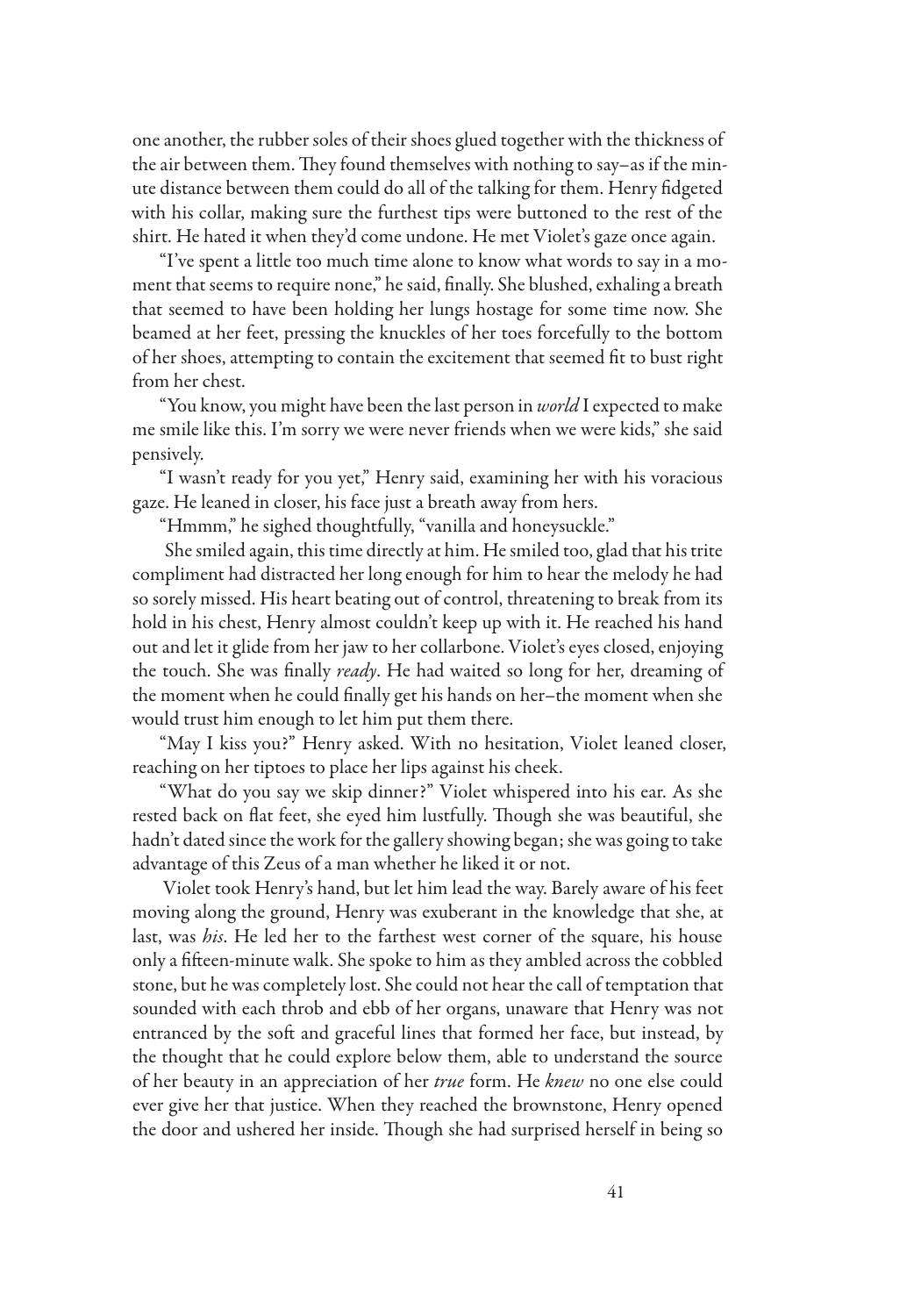forward with him, Violet trusted in his good intentions. She had known him her entire life, practically, hadn't she? She decided he seemed like a good man. And besides, he was far too attractive to pass up. Once inside, Henry pushed the door shut and slid the lock-chain into place as Violet turned her back to him to take in the opulent décor.

"Nice place," she said, as she slid her coat from her shoulders, revealing a black strapless dress that displayed her scapula beautifully.

"Thank you," he said, and he reached out his hand to take Violet's, leading her toward the basement. He looked back to her as they made their way to the door, Violet taking his baleful gaze as an act of seduction. In a moment he could not have imaged more perfectly, Violet caught up to him, ready to give this charming almost-stranger who had an honest face what she knew he wanted, right as they reached the basement door. In one swift gesture, Henry opened the door, just as Violet moved to lean back against it. Pressing his lips to hers violently, Henry used the force of their embrace to thrust her down the wooden staircase. Opening her eyes frantically, she was shocked to find no firm grasp of Henry's arms around her, but instead, the weightless grip of the air that dropped her carelessly to the stone floor, her limbs crashing into the stairs as she tumbled downward.

Henry stood at the top of the stairs, triumphant and aroused by the helpless display he had just witnessed. Violet's lifeless body, mangled in a heap on the cold cement made every hair on his body rise with excitement.

"I'm what's best for you, Violet. You have to understand that. I promise I'll treat you right," he said, as he made his way down to her.

### $($ @ (@)

The *plunk* of the large stationary clock on the otherwise barren wall drew Dr. Marlon Hersh from his trance. He blinked, letting his eyes refocus on the body before him. He felt no pity, though, a thoughtful grin creeping onto his face. She was something special. Now more than ever, he could appreciate the contours of her flawless form, reveling in the fact that he would be the last one to see her whole. As soon as he was finished examining her, the body would be taken away, and her file sent to the police, but eventually to a warehouse full of a thousand other Jane Doe cases, just like hers.

"One man's trash…" he chuckled, repeating his favorite adage to himself as he prepared.

Marlon had tirelessly completed his medical training after finishing his undergraduate degree, besting the most competent peers in his field, all for moments like this. Tenderly, he flicked on the lamp that hung just above her body, the stark white and silver of the sterile room blushing spectrally. He could pay justice to the forms at his disposal, disassembling them to marvel at their every organ, without ever having to be the one that put them on his table. He had